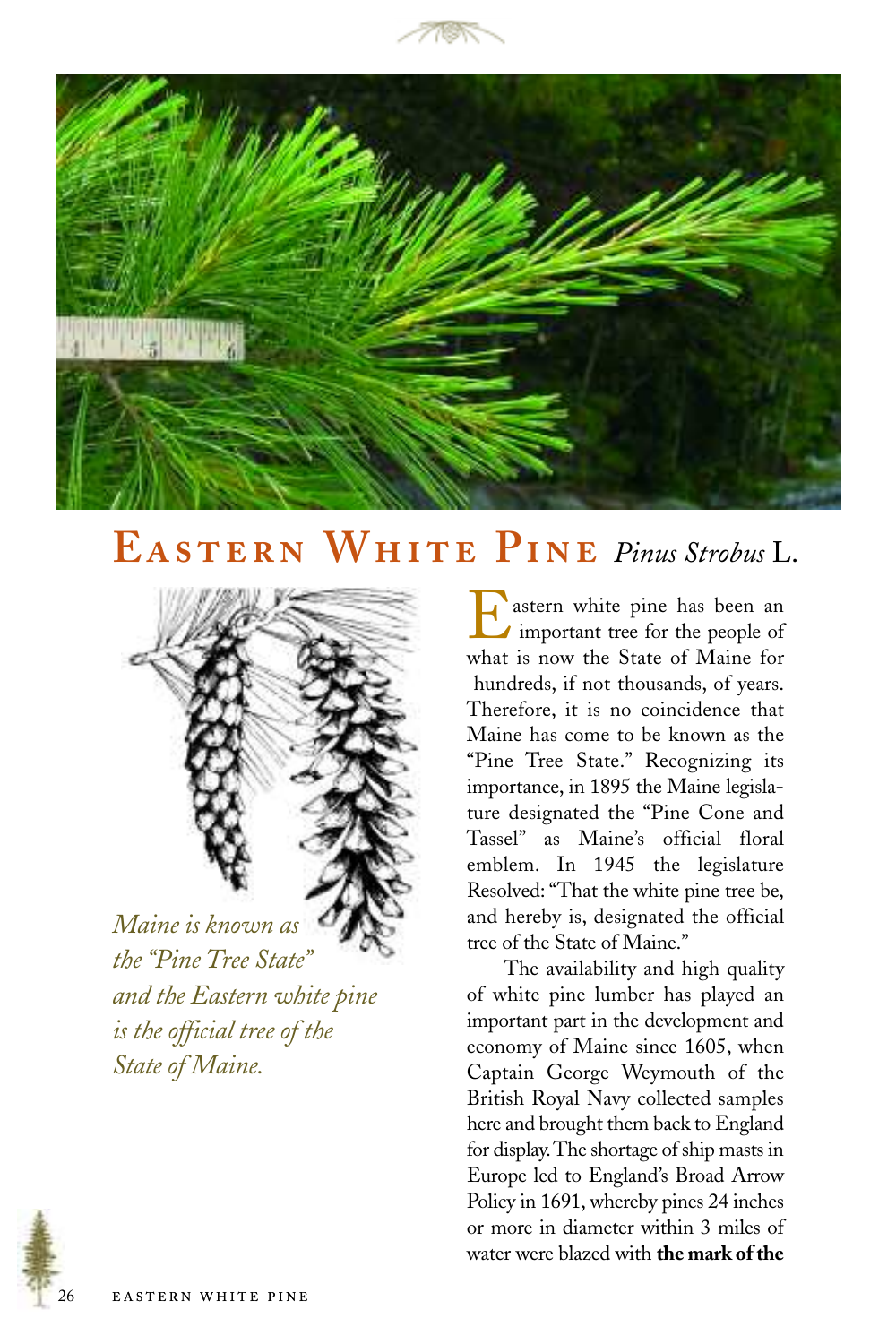



**broad arrow**; such trees to be reserved for use in the Royal Navy. The term **King's Arrow Pine** originated from this policy. Most of the accessible virgin pine was cut by 1850. Lumber production reached its peak in 1909, but white pine is still a valuable species that contributes greatly to the economy of the state.

White pine occurs in all localities in the state in moist situations, on uplands and on sandy soil, but develops best on fertile, well-drained soils. On sandy soil it often becomes established in pure or nearly pure stands. It is one of the major species planted in the state. The tree grows rapidly both in height and diameter, making an average growth in height of 1 foot or more each year.

When growing in the open, the young tree is symmetrical and conical in outline except when deformed by white pine weevil. White pine weevil is an insect that kills the topmost shoot, and often causes the tree to have multiple stems and a round profile. In the forest, a white pine tree has a narrow head; and



the trunk is commonly free of live branches for a considerable portion of its length. Old forest trees have a broad and somewhat irregular head. The branches are horizontal and in regular whorls, usually of 5 each. Very old trees often become very irregular and picturesque. The trunk tapers gradually, and the tree often attains a height of 100 feet. Commonly it is from 70–80 feet tall, and has a diameter of 1–3 feet.

The **bark** of young trees is smooth and thin, green with a reddish-brown tinge overall, or brown in spots. On old trees, it is from 1–2 inches thick, very dark, and divided into broad, flat ridges by shallow fissures.

**Leaves** are in clusters of 5, flexible, 3–5 inches long, bluish-green but whitish on one side. The papery sheath at the base of the new needle clusters falls in late August.

The **cones** are 4–8 inches long, cylindrical and borne on a long stalk. They take 2 years to mature, and open to discharge the seed shortly after ripening